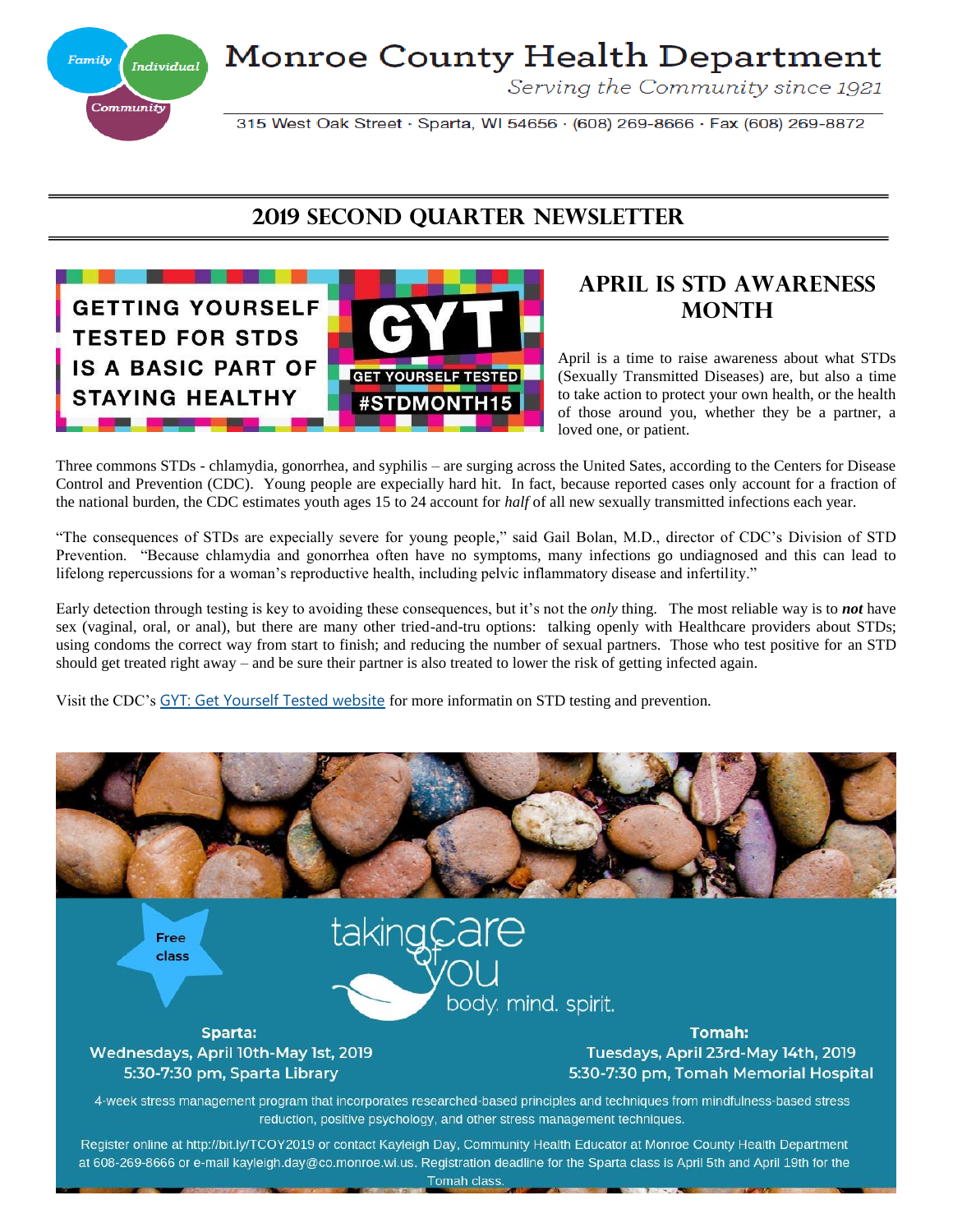### **2019 SECOND Quarter Newsletter**



## **WORLD IMMUNIZATION WEEk: April 24-30, 2019**

*World Immunization Week*, celebrated in the last week of April, aims to promote the use of vaccines to protect people of all ages against disease. Immunization saves millions of lives every year and is widely recognized as one of the world's most successful and cost-effective health interventions. Yet, there are still nearly 20 million unvaccinated and under-vaccinated children in the world today.

The theme this year is *Protected Together: Vaccines Work!* The campaign will celebrate *Vaccine Heroes* from around the world, from parents and community members to health workers and innovators, who help ensure we are all protected through the power of vaccines.

In 2017, the number of children immunized (116.2 million) was the highest ever reported. Since 2010, 113 countries have introduced new vaccines, and more than 20 million additional children have been vaccinated. But despite gains, all of the targets for disease elimination - including measles, rubella, and maternal and neonatal tetanus – are behind schedule, and over the last two

years the world has seen multiple outbreaks of measles, diphtheria and various other vaccine-preventable diseases. Most of the children missing out are those living in the poorest, marginalized and conflict-affected communities.

We can ensure vaccines reach the people that need them most. You can be a vaccine hero!

- Ensure **you and your family** are vaccinated on time, every time.
- Travelling? Know before you go ensure **your family's** vaccines are up to date.
- Be a vaccine champion talk to **people** about the benefits of vaccines. Vaccines save lives, help children learn and grow, and prevent serious illness and disability.
- Know the facts. Any licensed vaccine has been rigorously tested before use to make sure it is safe and effective for **you and your family.**
- Health workers: Every checkup is an opportunity to check in on vaccination, for ✓ **children,** ✓ **youth,** ✓ **adults,** ✓ **the elderly.**

# **May is mental health month**

\_\_\_\_\_\_\_\_\_\_\_\_\_\_\_\_\_\_\_\_\_\_\_\_\_\_\_\_\_\_\_\_\_\_\_\_\_\_\_\_\_\_\_\_\_\_\_\_\_\_\_\_\_\_\_\_\_\_\_\_\_\_\_\_\_\_\_\_\_\_\_\_\_\_\_\_\_\_\_\_\_\_\_\_\_\_\_\_\_\_\_\_\_\_\_\_\_\_\_\_\_\_\_\_\_\_\_\_

In recognition of *Mental Health Month*, join Monroe County Health Coalition for a presentation on *Adverse Childhood Experiences: The Science of Risk Resilience and Health.*

As a partner in promoting health and well-being for kids, adults, and families in our community, we hope you can join us for this free, introductory educational session on adverse childhood experiences (ACEs) and trauma-informed care.

ACEs have been said to be the single greatest unaddressed public health threat facing our nation today. This session will help you:

- Understand how ACEs impact health and well-being across the lifespan.
- Increase self-awareness to approach your everyday work and interactions through a trauma-informed perspective.
- Learn how we can partner with our community to address ACEs and embed trauma-informed care approaches to improve health.

**Adverse Childhood Experiences: The Science of Risk Resilience and Health May 3, 2019 8:30 a.m. - 10:30 a.m. Sparta City Hall Council Chambers** Registration is preferred, but not required To register, contact Kayleigh Day Phone: 608-269-8666 / Email: kayleigh.day@co.monroe.wi.us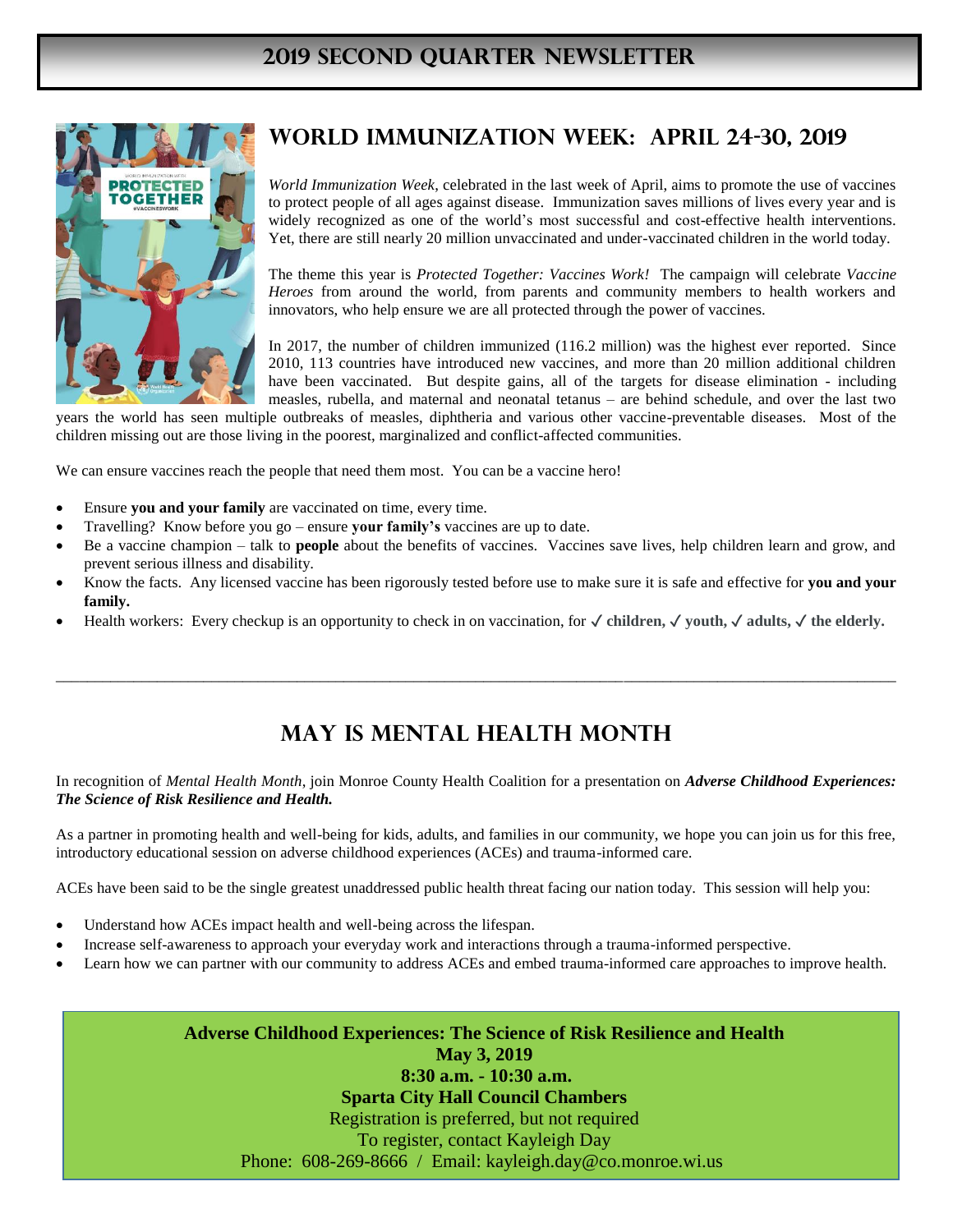## **Preparedness Corner – severe weather awareness**



Severe weather can happen anywhere, anytime. Be prepared before hazardous weather strikes by staying alert and up to date with changing conditions with local emergency alerts. Signing up for alerts and warnings can provide you with critical information. To receive real-time alerts and advisories directly from local agencies, **text any zip code to 888777**. Having information early will provide you with the knowledge to be prepared, take action, and stay safe.

Being prepared before storms strike is the first step in ensuring that you and your family are prepared for severe weather hazards. Preparation includes signing up for

alerts and warnings, developing family communication plans, having shelter and evacuation strategies, and putting an emergency kit together. It is important to remember to test and practice these plans before disaster strikes.

In the event that severe weather strikes, stay safe and take heed to watches and warnings in your area, and find shelter or evacuate as necessary. Locate an area in your home that is safe to take shelter during storms that has no windows to the outside, and identify at least two different ways to evacuate your house should the need arise.

For more information on how to be prepared for severe weather hazards, visit [www.ready.gov.](http://www.ready.gov/)

# **Men's health week: June 10-16, 2019**

**Men's Health Week** is a reminder for men to take action towards a healthier life, but they don't have to do it alone. Show support to your husband, partner, dad, brother, son, or friend by following these recommendations from the CDC for a safe and healthy lifestyle.

#### **Set an example for the man in your life with healthy habits:**

- Eat healthy and include a variety of fruits and vegetables every day.
- Engage in regular physical activity.
- Choose not to smoke and encourage the men in your life to quit.
- Help recognize and reduce stress.

#### **Remind men to get regular checkups:**

- Learn about preventative tests and screenings.
- Know and understand family health history.

#### **Know the signs and symptoms of a heart attack:**

- Pain or discomfort in the jaw, neck, or back
- Feeling weak, light-headed, or faint
- Chest pain or discomfort
- Pain or discomfort in arms or shoulder
- Shortness of breath

#### **Encourage men to seek help for depression:**

- Know the signs of depression: persistent sadness, grumpiness, feeling of hopelessness, tiredness and decreased energy, and thoughts of suicide.
- Seek help as soon as possible for those who are suffering from depression and anxiety. If in crisis, immediately: o Call 9-1-1
	- o Visit an emergency department or your healthcare provider's office
	- o Call the toll free, 24-hour National Suicide Prevention lifeline at 1-800-273-8255

For more information on Men's Health Week, visit<https://www.cdc.gov/features/healthymen/index.html>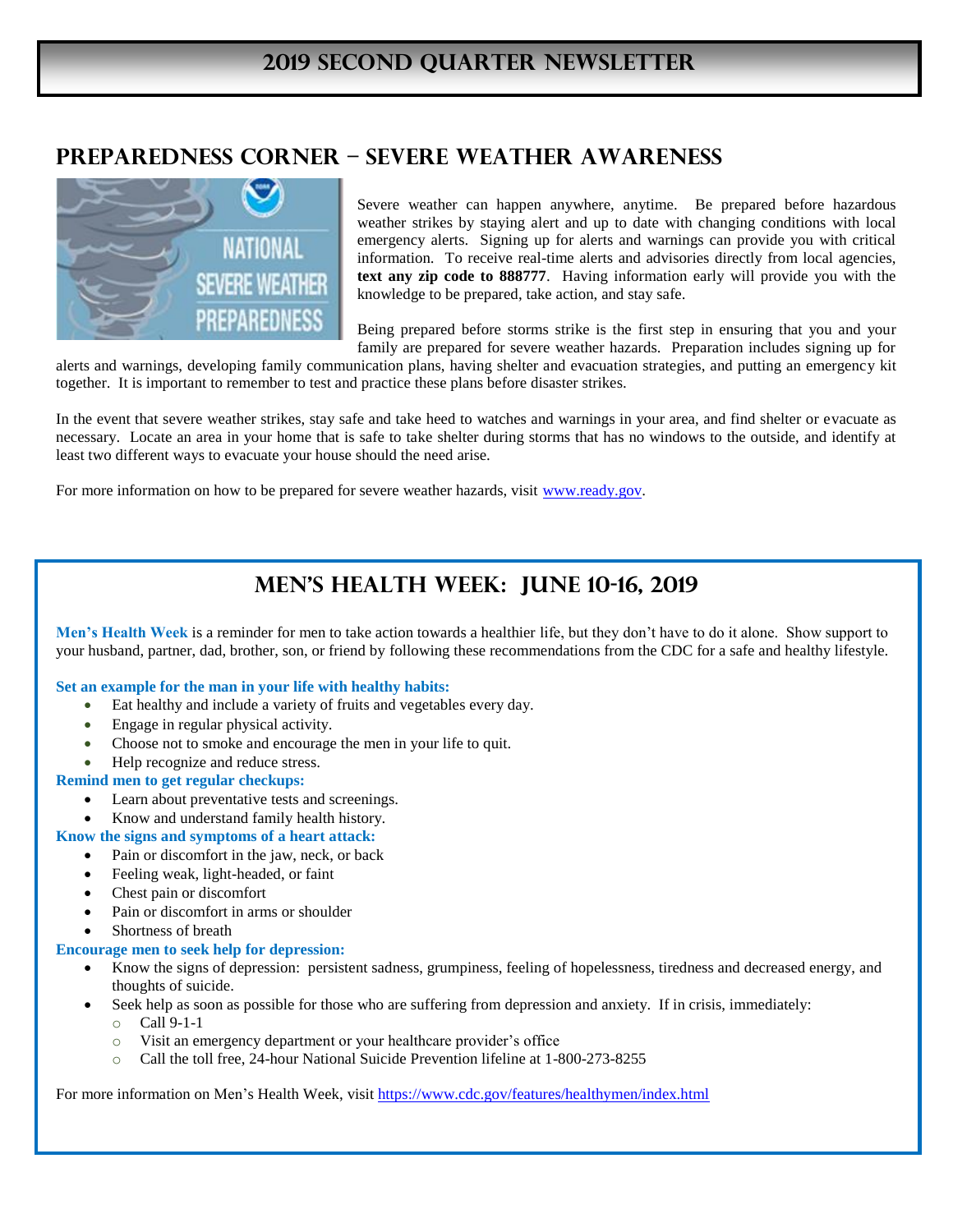# **2019 SECOND QUARTER NEWSLETTER**

### **WHAT'S LURKING IN YOUR DRINKING WATER?**

Many contaminants cannot be seen, smelled, or tasted in drinking water. The only way to know if your private well water is safe is to get it tested.

#### **WHEN?**

- o Annually for bacteria
- o If you notice a change in color, taste, odor or appearance
- o If your well was exposed to flood waters
- o If you have maintenance done on your well
- o If you have a new baby in (or routinely visiting) the home



#### **WHAT?**

- o **Bacteria:** In a drinking water supply, at high enough levels, may cause nausea, vomiting, and diarrhea.
- o **Metals:** Metals such as lead and arsenic can cause cancer or neurological problems. Some are naturally occurring, while others get into water through pipes and fixtures. Test for metals at least once.
- o **Nitrates:** High levels of nitrates in drinking water should be avoided by all, but especially infants and women who are or may become pregnant. Drinking water high in nitrates can cause "blue baby syndrome" which can be fatal if not treated promptly.

#### **WHERE?**

County residents have several labs to choose from when testing their water. Prices differ from lab to lab, and are subject to change. For the most up-to-date prices, contact Monroe County Health Department or the following individual labs:

#### **Wisconsin State Lab of Hygiene**

- o Samples can be mailed to lab
- o Sampling bottles available at Monroe County Health Department
- o <http://www.slh.wisc.edu/environmental/water/public-environmental-and-water-testing-prices/>

### **UW-Stevens Point Water & Environmental Analysis Lab**

- o Samples can be mailed to lab
- o Sampling bottles available at Monroe County Sanitation & Zoning (\$3),
- 14345 County Highway B, Suite 5, Sparta, WI / 608-269-8939

#### **La Crosse County Health Department**

- $\circ$  300 4<sup>th</sup> Street North, La Crosse, WI / 608-785-9872
- o Sampling bottles available at Monroe County Health Department
- o Sample Drop Off: Monday Thursday, 8:00 AM 4:00 PM

#### **Jackson County Public Health**

o 421 County Road R, Black River Falls / 715-284-4301 x408

#### **Leuther Laboratories**

o N1006 County Road M, Coon Valley, WI / 608-788-8180 /<http://www.leutherlab.com/index.aspx>

### **Davy Laboratories**

o 115 6th Street South, La Crosse, WI / 608-782-3130 / http://www.davylaboratories.com/

#### **Vernon County Health Department**

o 318 Fairlane Drive, Viroqua, WI / 608-637-5251

#### **HOW?**

- 1. Pick up sampling bottles
- 2. Follow directions provided with sampling bottles
- 3. Drop off or send in bottles as directed